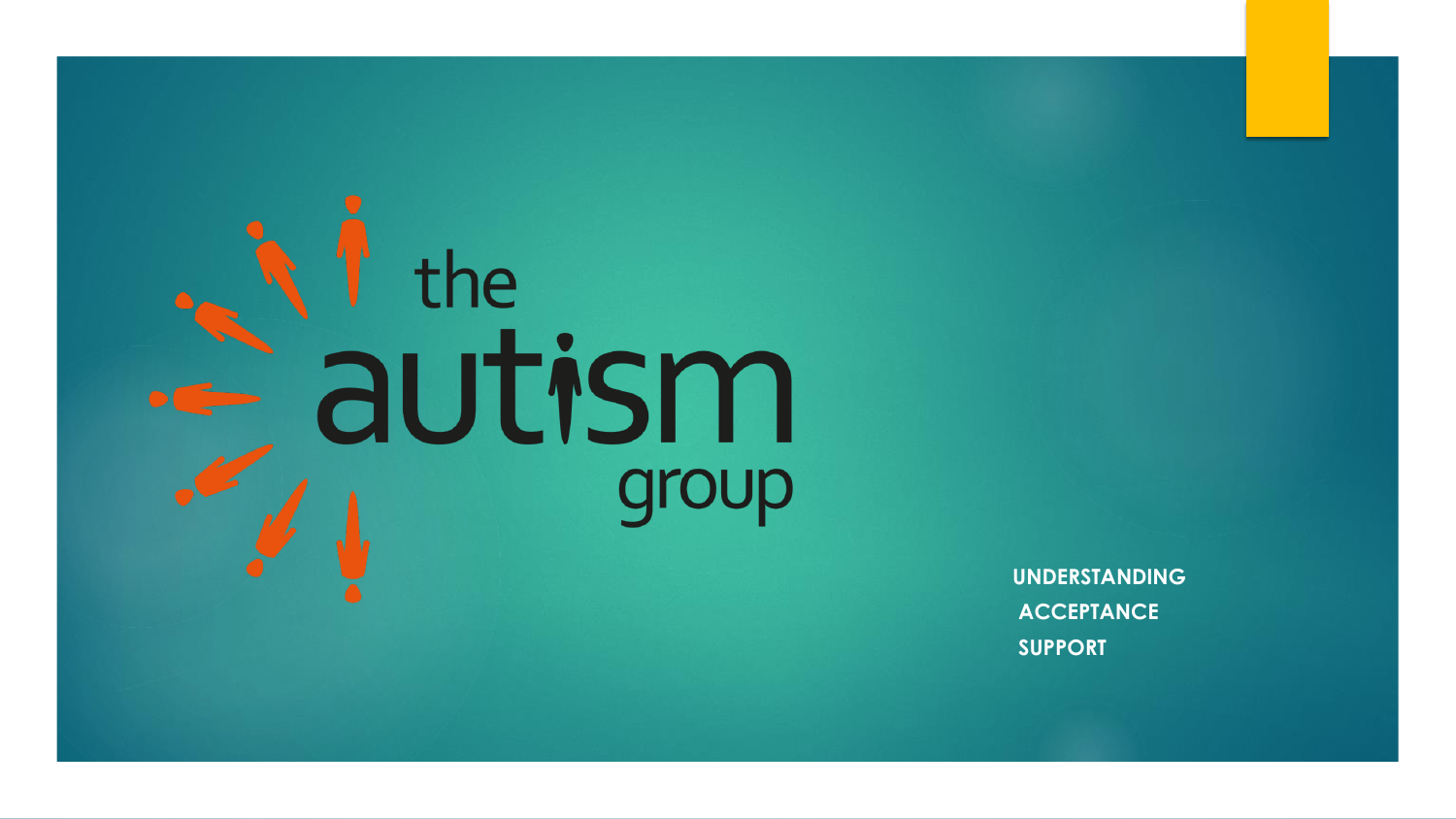### Who are we?

- A maidenhead based charity committed to supporting and enhancing the lives of young autistic people, their parents and carers
- We are a small team combining both professional training in the field and personal lived experience
- We offer social opportunities for young people who find it difficult to access mainstream clubs but are typically of mainstream ability
- We provide parent support in the form of workshops, a 1:1 home visit service and informal support sessions
- We are proud to be a service provider for GEMS East Berkshire Autism and ADHD support services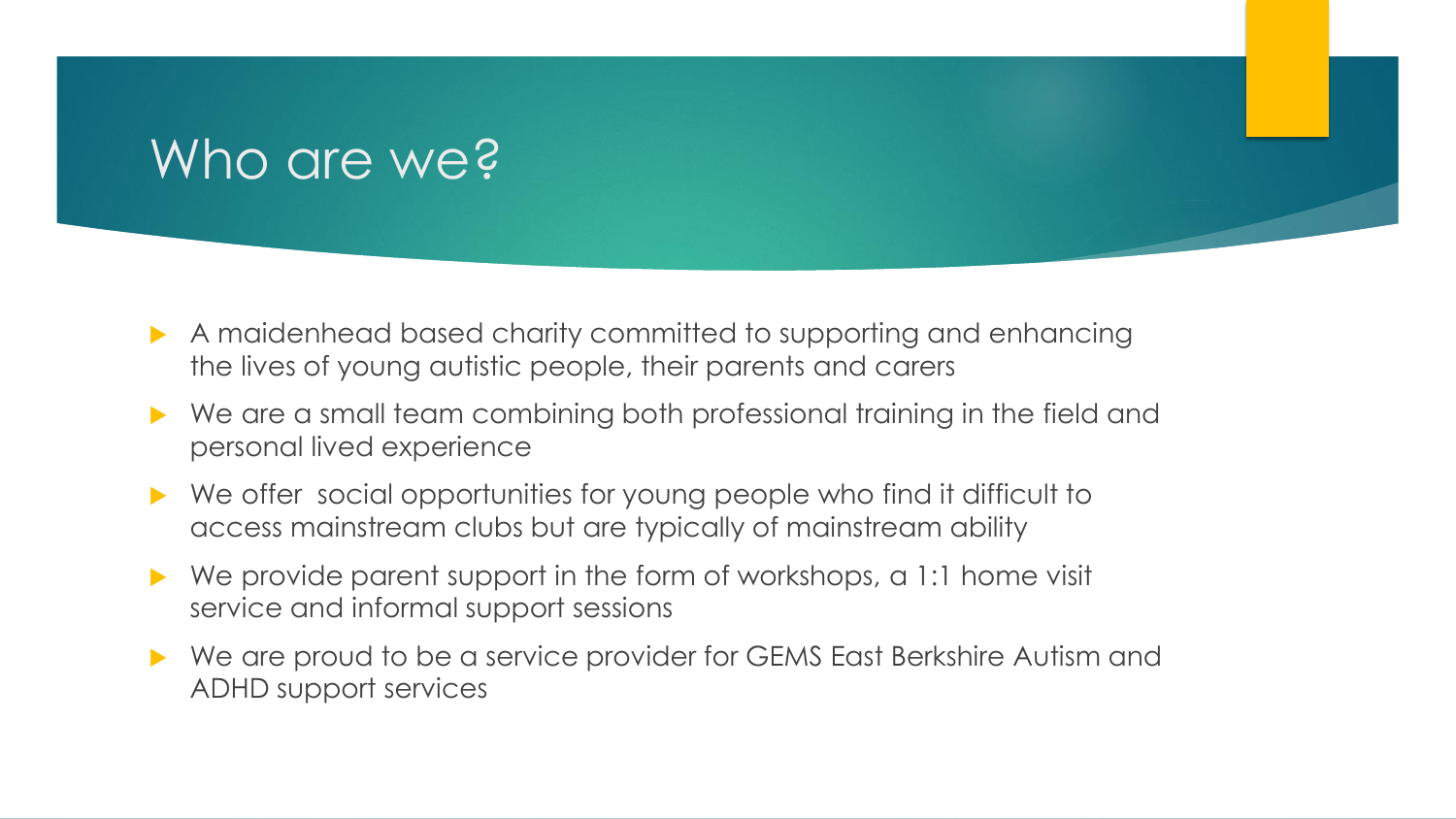# TAG Tots

- Funding from the Innovation fund will be used to launch a pilot project aimed at supporting parents with pre-school children on the spectrum
- **Tag Tots will launch in January 2022 and will provide a safe and welcoming space** for a small group of parents where they can:
	- **Learn more about autism**
	- Build confidence in providing affective support for their child on the spectrum
	- Gain peer support among parents with similar challenges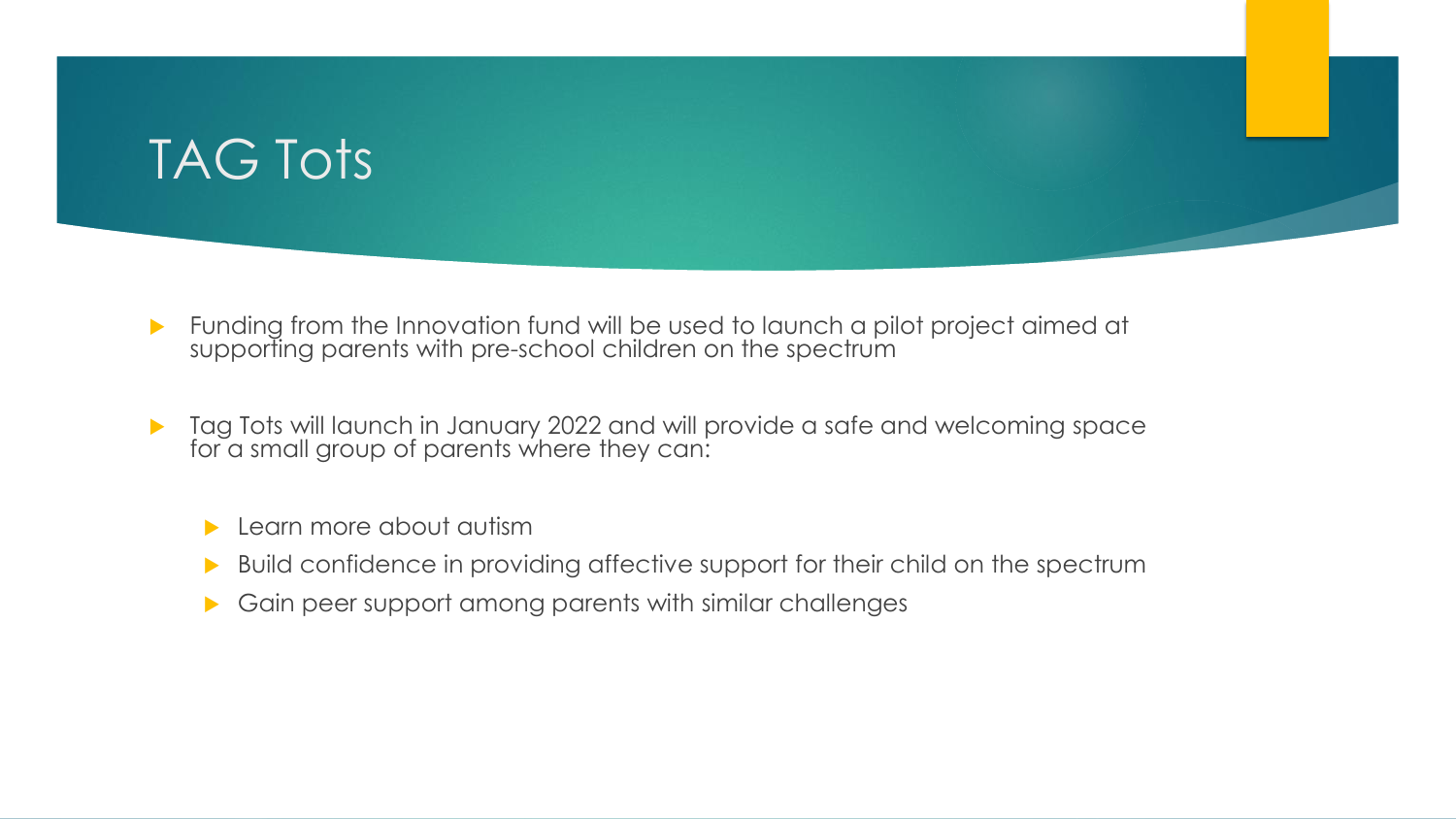# Tag Tots

Tag Tots will be run with the involvement of local authority early years specialist input

Sessions will be hosted by qualified autism professionals whilst their children are cared for by autism trained and experienced workers

The pilot scheme will be assessed and evaluated to ensure key objectives are met